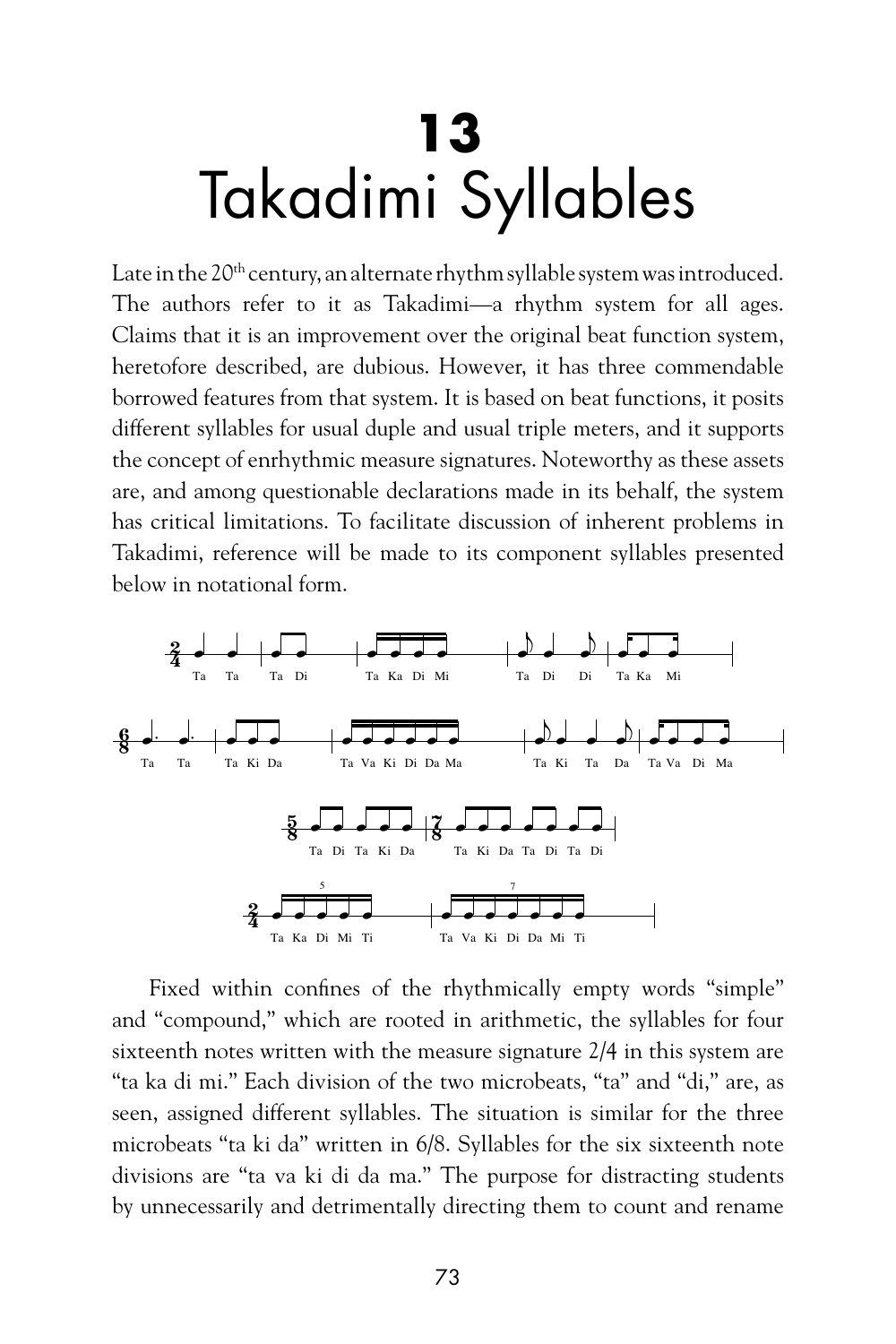consecutive division syllables is not clear. In audiation, divisions do not, of course, signify trenchant beat functions.

Perhaps the reason for insisting on complexity is to specifically emphasize what are called "attack points," or, to paraphrase the authors, to mark midpoints of the beat in both simple and compound meters. The assertion is the syllable "di" in both simple and compound meters will coincide when one group of musicians is performing duple meter and the other triple meter. However, that is not the case when both groups are chanting divisions of microbeats with, of course, macrobeats in both meters occurring in the same tempo. "Di" is not synchronized in the two meters. For that to occur, musicians in the triple group necessarily need to chant two groups of sixteenth notes triplets rather than six ongoing sixteenth notes microbeats, and such rhythm counterpoint is rare in artistic literature. That anomaly is overlooked when touting, even in notation, this questionable extraordinary feature of the Takadimi system. Succinctly, reality is noncompliant with the theory.

Although different syllables are used for unusual duple and triple meters, it can be observed in the notated examples the same syllables are used for usual and unusual meters, the latter typically notated with the measure signatures 5/8 and 7/8. This inconsistency in philosophy underlying the system is unfortunate. Just as students easily identify tonalities when each tonality has a different syllable for a resting tone, the difference between usual and unusual meters is swiftly identified when different syllables for microbeats are used in accordance with each type of meter. Furthermore, there are no Takadimi names given to usual combined meter or meter incorporating triplets and duplets, and neither are unusual meters distinguished by name from one another.

It will be noticed both quintuplets and septuplets are performed with the same "simple meter" syllables, but with the "add-on" of "ti." As explained in Part 12, to be required to listen for an extra final syllable to determine if a quintuplet or septuplet is to be or was performed is much like being required to listen for presence of a chromatic alteration in the movable "do" tonal system with a "do" based minor to determine tonality of music. Again, adding a syllable inappropriately emphasizes an individual note, rather than a rhythm pattern. That debilitating element of the system notwithstanding, the fact is quintuplets and septuplets